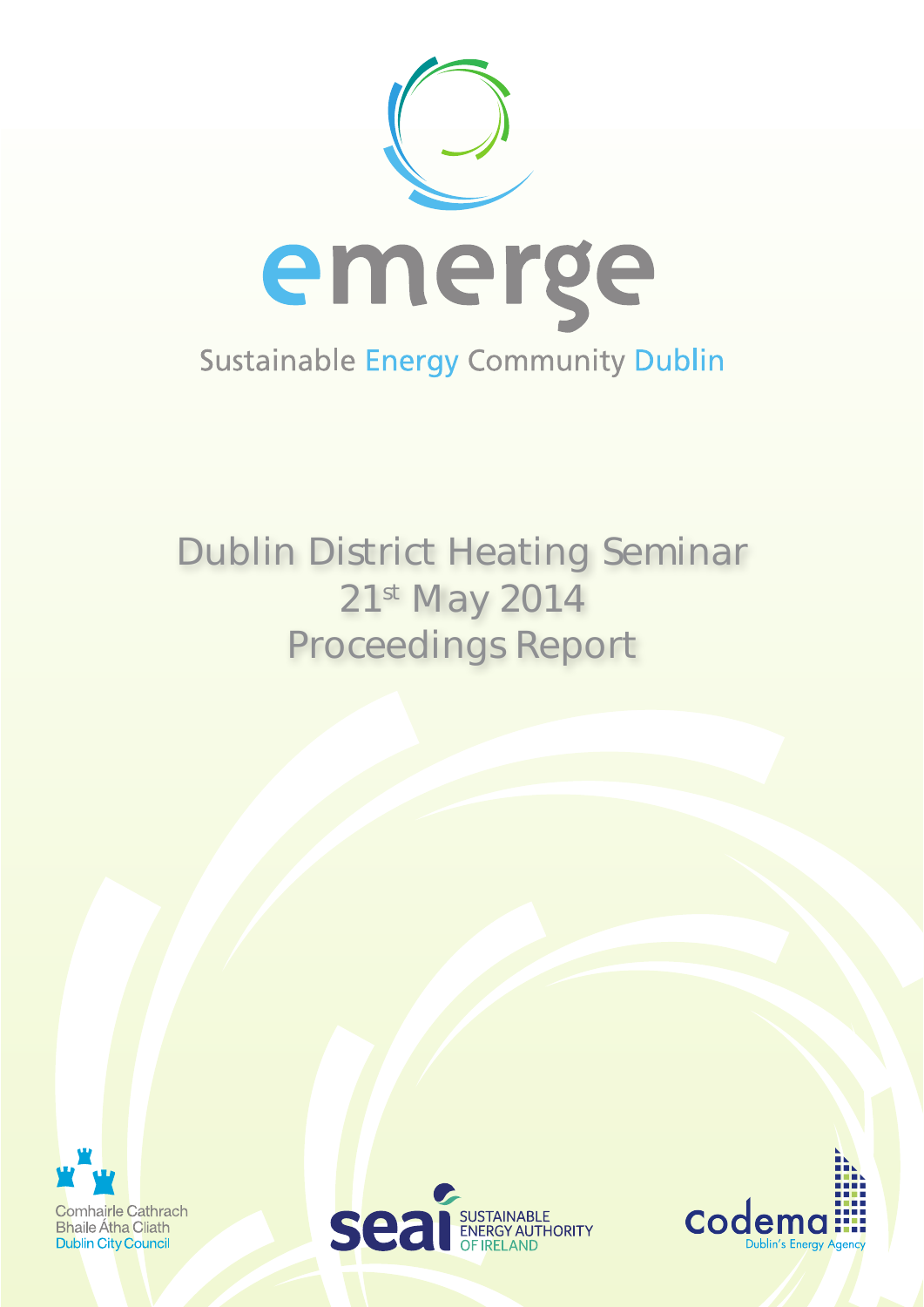## Dublin District Heating Workshop: Proceedings Report

The Convention Centre Dublin

21st May 2014

Draft Version

Report prepared by Codema

May 2014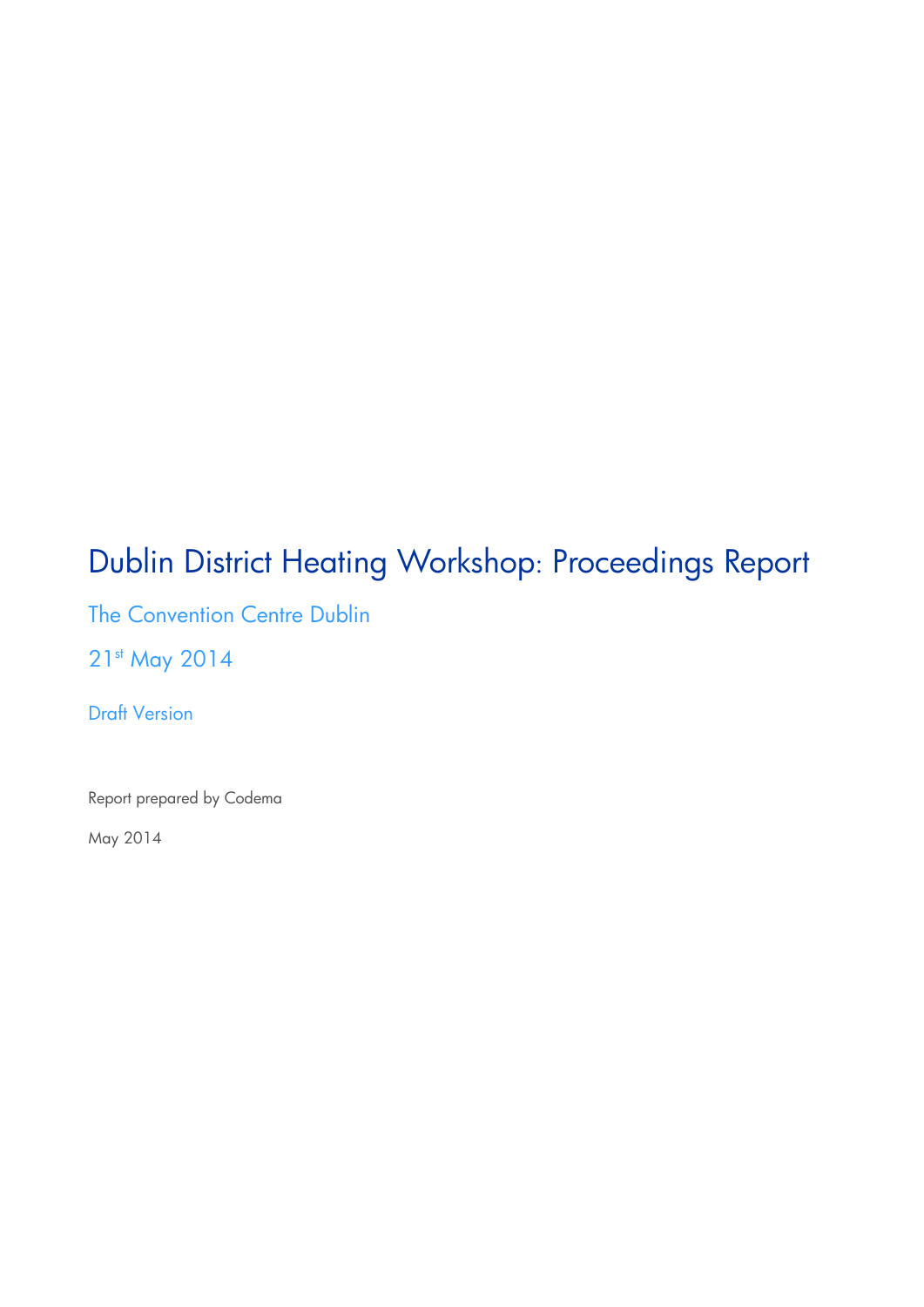## Copyright © 2014 Codema

All rights reserved

Reproduction of the contents is permissible provided the source is acknowledged.

#### Disclaimer

While Codema considers that the information given in this work is sound, all parties must rely upon their own skill and judgment when making use of it. Codema does not make any representation or warranty, expressed or implied, as to the accuracy or completeness of the information contained in this report and assumes no responsibility for the accuracy or completeness of such information. Codema will not assume any liability to anyone for any loss or damage arising out of the provision of this report.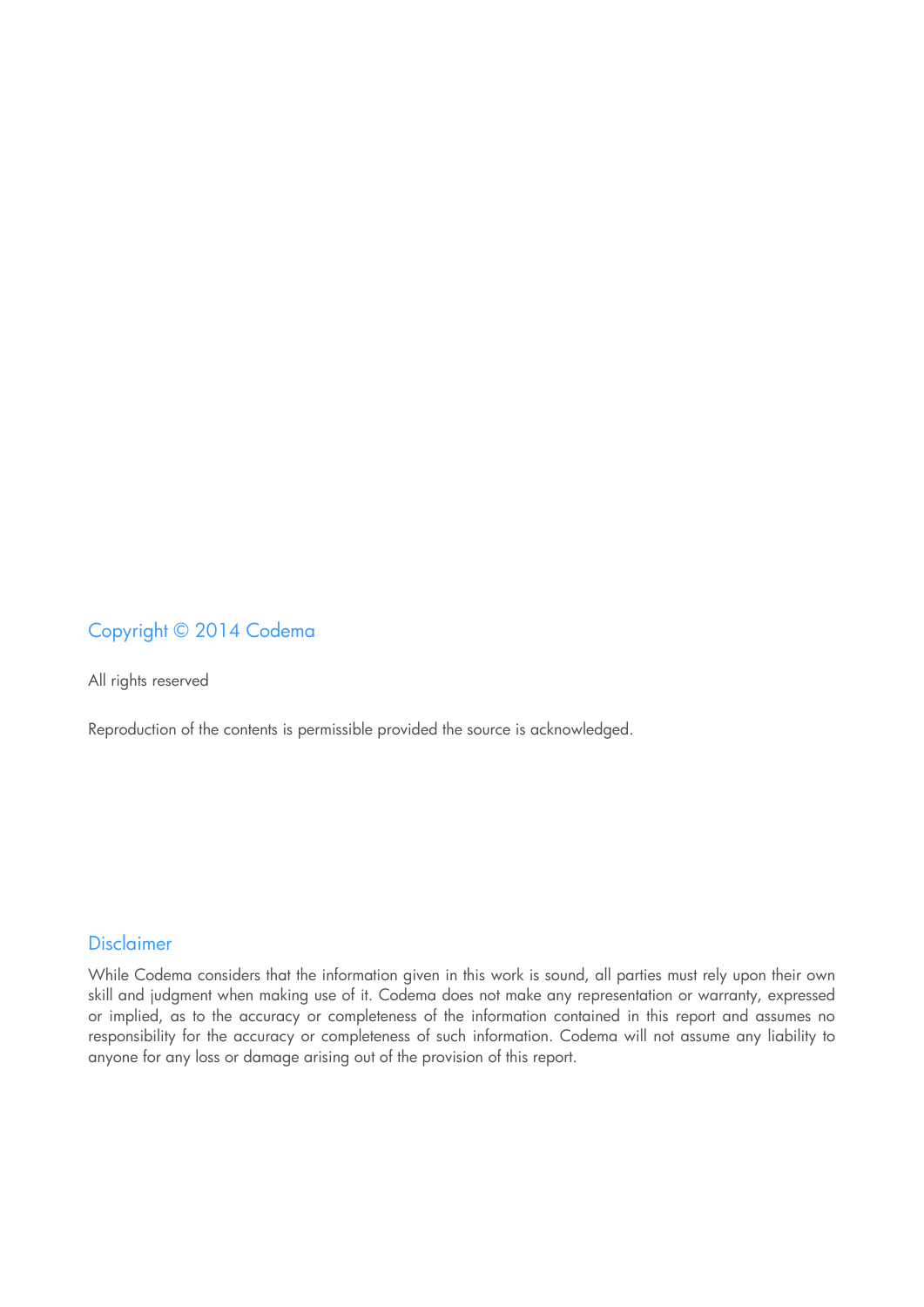## **Contents**

| Third Presentation: A Case Study of an Established District Heating System in Ireland - 9 - |
|---------------------------------------------------------------------------------------------|
|                                                                                             |
| Final Presentation: A Case Study of a Developing District Heating System in Ireland- 11 -   |
|                                                                                             |
|                                                                                             |
|                                                                                             |
|                                                                                             |

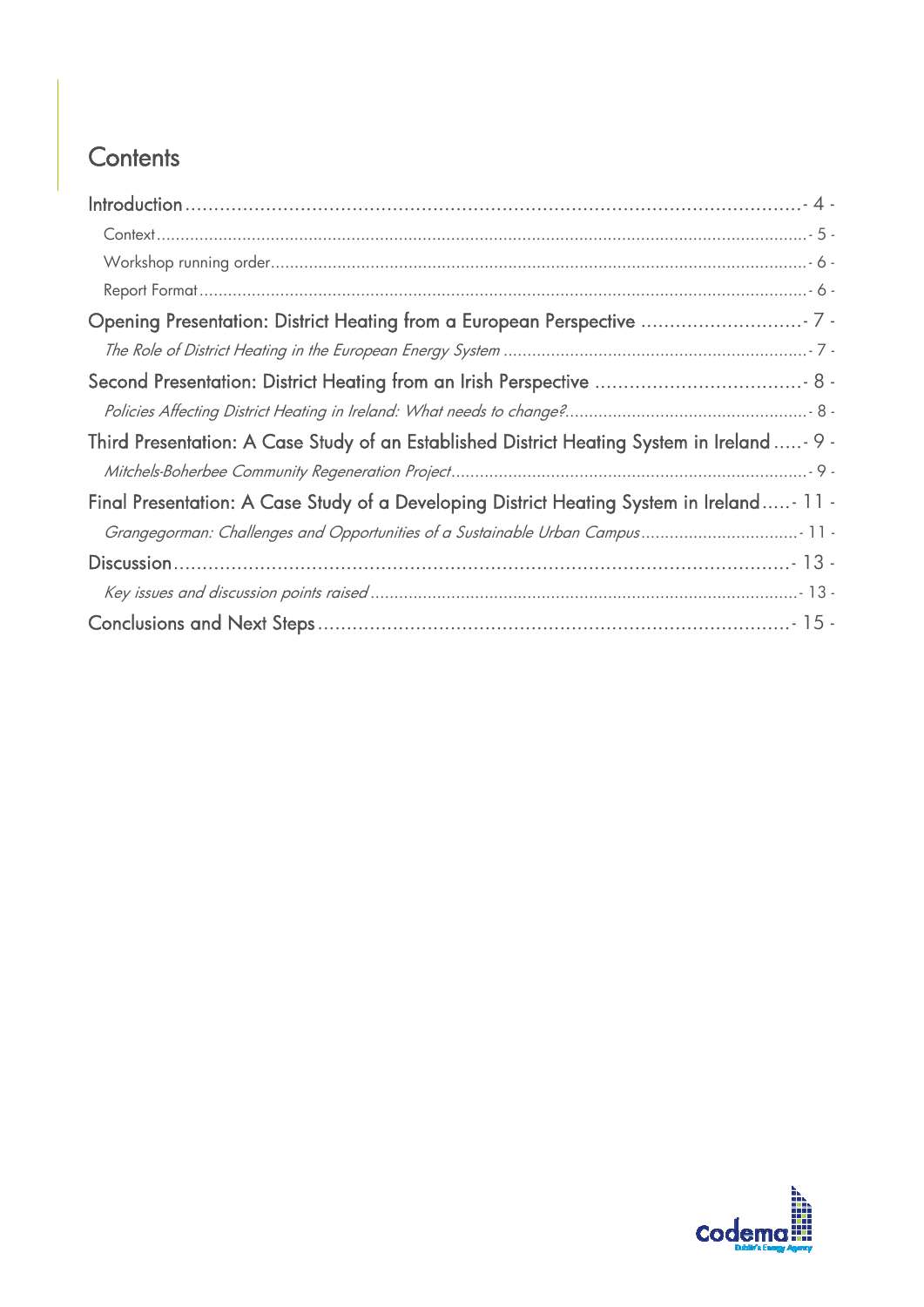## Acronyms

DH – District Heating

DHC – District Heating and Cooling

CHP – Combined Heat and Power

SEAI – Sustainable Energy Authority of Ireland

EU – European Union

DCC – Dublin City Council

RES – Renewable Energy Sources

RES-H – Renewable Energy Sources to supply Heat

RES-E – Renewable Energy Sources to supply Electricity

PPO – Pure Plant Oil

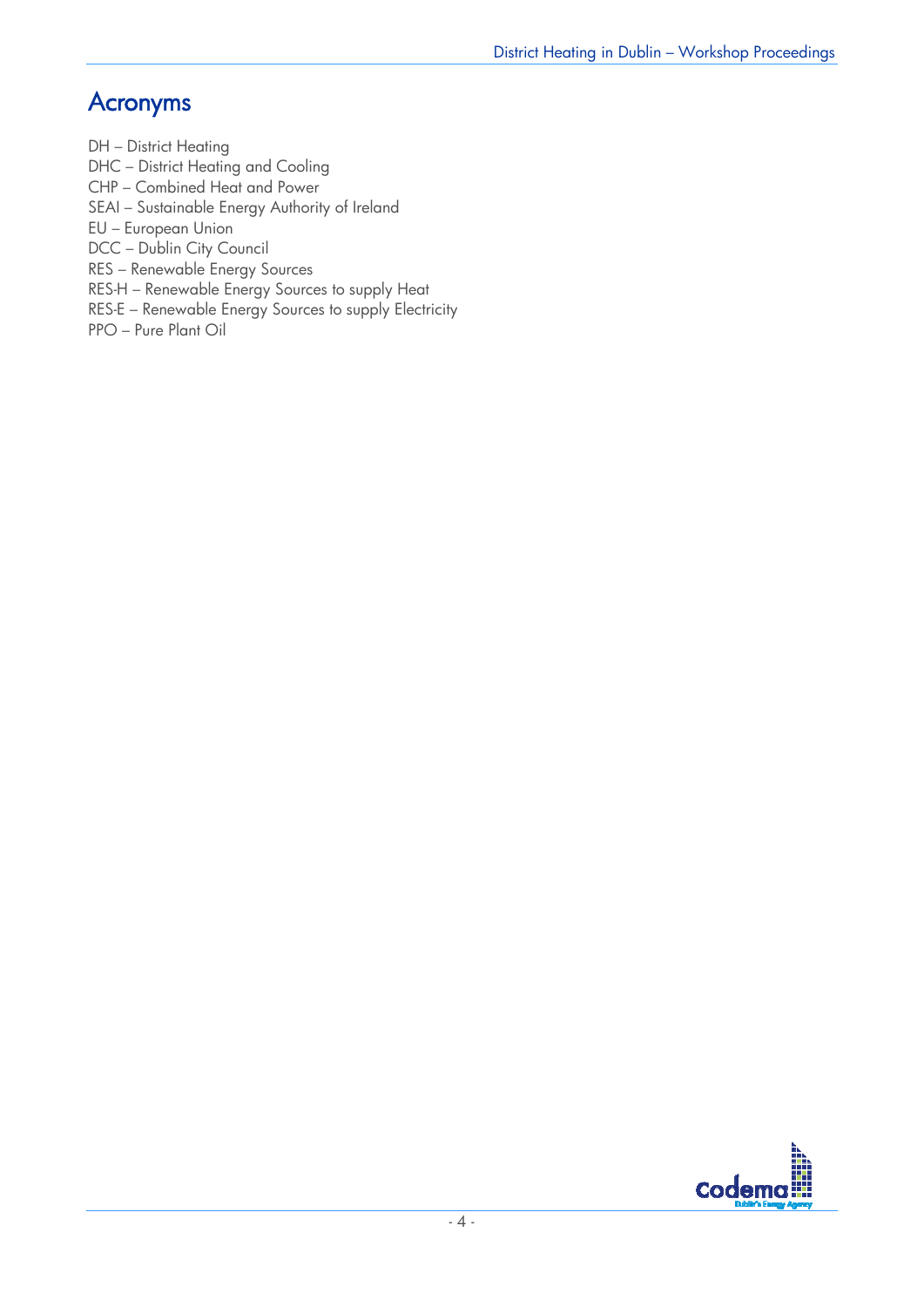## **Introduction**

This report contains a summary of the proceedings of the Dublin District Heating Workshop, hosted by Codema at The Convention Centre Dublin on the 21<sup>st</sup> of May, 2014. The workshop was held as part of the SEAI's 'Emerge – Sustainable Energy Community Dublin' project. The purpose of this project is to provide a platform for communications among stakeholders from the public and private sector, academia and the community, in order to establish a more sustainable energy future for Dublin City.

## **Context**

The European Union (EU) have set targets of 20% reduction of EU GHGs from 1990 levels, 20% of energy consumption to come from Renewable Energy Sources (RES), and 20% improvement in Energy Efficiency (EE), by 2020, also known as the "20-20-20" targets. The EU are ensuring Member States (MS) meet these targets through directives which specify targets for RES and GHGs and binding measures for EE for each MS. While work is still ongoing to reach these targets by 2020, the EU have just announced (January 2014) new targets for 2030, which will aim for a 40% reduction of EU domestic GHG's from 1990 levels (European Commission, 2014).

Ireland has adopted and transposed these EU directives into Irish legislation, and has targets of 16% of the country's gross final consumption to be supplied by RES and a 20% reduction of non-ETS GHG's from 2005 levels by 2020 (EPA, 2011). Although there are no set targets for EE, there are binding obligations set out in the EU Energy Efficiency Directive 2012/27/EU. Ireland has committed to 20% energy savings along with a 33% target for the public sector. These targets are proposed to be met through various methods, majority of which are outlined in two main relating documents; the National Renewable Energy Action Plan (NREAP), and the National Energy Efficiency Action Plan (NEEAP). The NREAP sets targets of 40% electricity from RES, 10% in transport, and 12% in heating sector (DCENR, 2010).

Thermal demand in Ireland accounted for 34% (4,468 ktoe) of total primary energy demand in 2012, and only 5.2% of total thermal energy is produced from RES. In the same year, thermal energy from renewables accounted for 2.1% of gross final consumption and over 94% of primary energy used for thermal purposes came from fossil fuels, with 45% from oil. (SEAI, 2013 (a))

District Heating (DH) is an established method of increasing energy efficiency, lowering fossil fuel use, and utilising waste heat sources. It has been successfully implemented in many other European countries, particularly in Scandinavia. DH can potentially contribute toward meeting national level targets of energy efficiency and renewable energy in the heating sector in Ireland, but as yet, large scale DH has not taken a foothold in the Irish market. It is for the reasons outlined above that Codema hosted the Dublin District Heating Workshop, in order to gather stakeholders interested in the development of DH to establish what are the opportunities and barriers to successful implementation of large scale DH in Dublin.

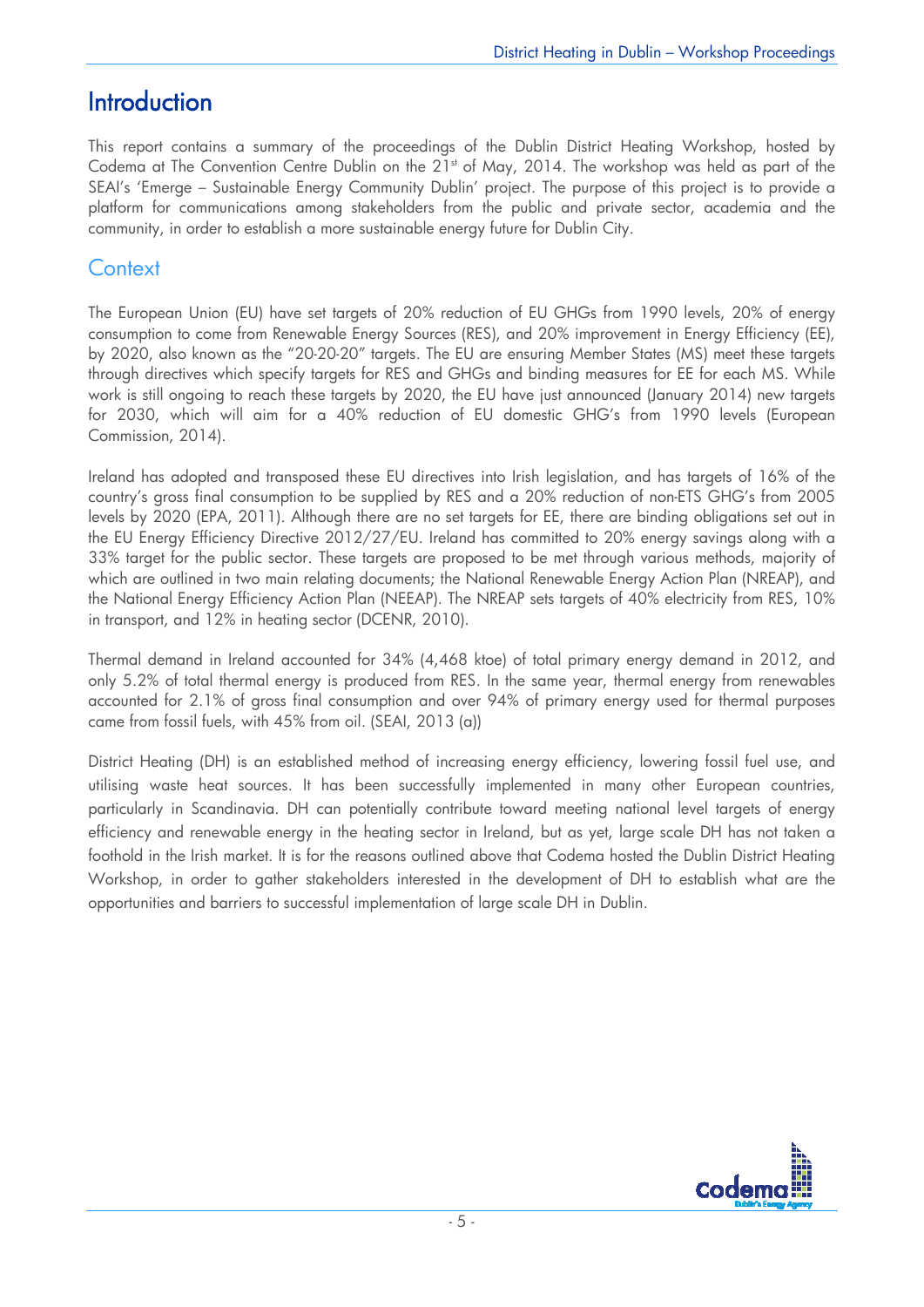## Workshop running order

### 10:00 Welcome

Gerry Wardell, Codema

10:30 Key Note: District Heating from a European Perspective The Role of District Heating in the European Energy System Assistant Professor David Connolly – Aalborg University, Denmark

### 11:00 District Heating from an Irish Perspective

Policies Affecting District Heating in Ireland: What needs to change? Donna Gartland – Codema

11:15 Case Study of an Established District Heating System in Ireland Mitchels-Boherbee Community Regeneration Project Tim Mc Swiney – Tralee County Council

11:30 Case Study of a Developing District Heating System in Ireland Grangegorman: Challenges and Opportunities of a Sustainable Urban Campus Paul Horan – DIT, & James Rooney – GDA

### 12:00 Discussion

### 1:00 Lunch

## Report Format

This report outlines the proceedings of the workshop, the key issues raised in each presentation, and the key points addressed during the subsequent panel discussion.

The format includes;

- **Summary of each presentation**
- Key issues and discussion points raised
- **Conclusions and next steps**
- **List of organisations represented**
- **Contact details of speakers**

Please note the full presentations are available in electronic format, if you would like a copy, or have any other queries, please email Declan Mc Cormac at dec.mccormac@codema.ie.

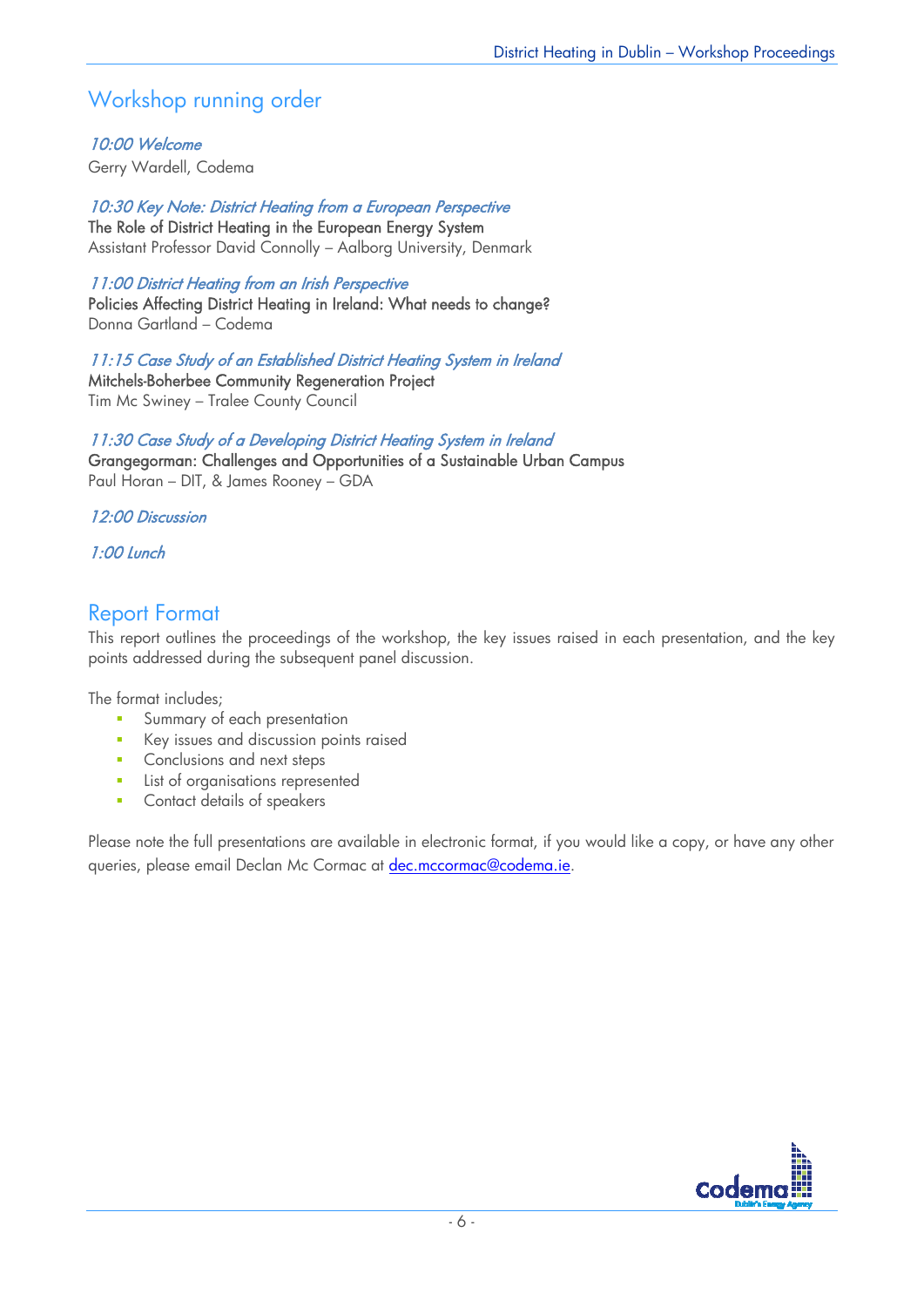## Opening Presentation: District Heating from a European Perspective

## The Role of District Heating in the European Energy System Assistant Professor David Connolly – Aalborg University, Denmark

David is part of a research group at Aalborg University who, along with Halmstad University, Ecofys Germany GmbH and PlanEnergi, have recently completed a study titled "Heat Roadmap Europe 2050" for Euroheat & Power. The study includes an analysis of how widespread use of District Heating across Europe can help to achieve energy related EU targets. These reports are available to download from the Euroheat & Power website at http://www.euroheat.org/Heat-Roadmap-Europe-165.aspx.

David introduced the presentation by showing the current energy balance situation in Europe, which highlighted the large losses involved in electricity production and how they make up the majority of the difference between primary and final energy consumption across all energy sectors. It also shows the energy lost between final consumption and end-use is mostly in the transport sector, but also a large proportion is in heat losses.

The presentation sets out the dispel four key myths surrounding DH in Europe;

- DH is only for cold parts of Europe
- **DH** is a local solution for a local problem
- **DH** is expensive
- **Buildings will not use heat in the future**

### DH is only for cold parts of Europe

Heat is consumed throughout Europe, and studies have shown that there is only +/- 20% difference throughout Europe in heat demand. Buildings are designed differently in different countries; some in colder climates are designed to retain heat while others in warmer climates are designed to expel heat. DH can supply ~50% of the heat demand in Europe, and 30% of heat demand in Ireland is currently feasible for DH. Any heat demand above 100TJ/km<sup>2</sup> is suitable for DH, and those above 50TJ/km<sup>2</sup> are suitable for low temp DH in the future.

### DH is a local solution for a local problem

District heating has a major role to play in the overall energy system. By integrating the heat and electricity markets using DH with CHP, heat pumps and thermal storage, DH can help to integrate more wind power onto the grid. Heat pumps can be used when wind power is high, and thermal storage used to store heat to use later. DH is an essential part of the future energy system; thermal storage is much cheaper than electricity storage, and as an example, Denmark has twice the energy storage of Britain through thermal storage on DH networks.

#### DH is expensive

The Heat Roadmap Europe 2050 study comprises two reports; the first analyses if DHC is beneficial in a business-as-usual scenario, and the second analyses if there is 50%  $CO<sub>2</sub>$  reduction achieved is DHC beneficial in a low heat demand scenario.

The first study shows that, in a business as usual versus 50% heat demand supplied by DH instead of conventional fossil fuels, the results show that the latter option provides;

- Cheaper heat decrease energy costs by  $\sim \epsilon$  14 billion in 2050
- **Lower fuel consumption particularly fossil fuels, and therefore lowers**  $CO<sub>2</sub>$
- More jobs created 220,000 additional jobs over period 2013-2050
- More renewable energy sources DH can integrate more RES

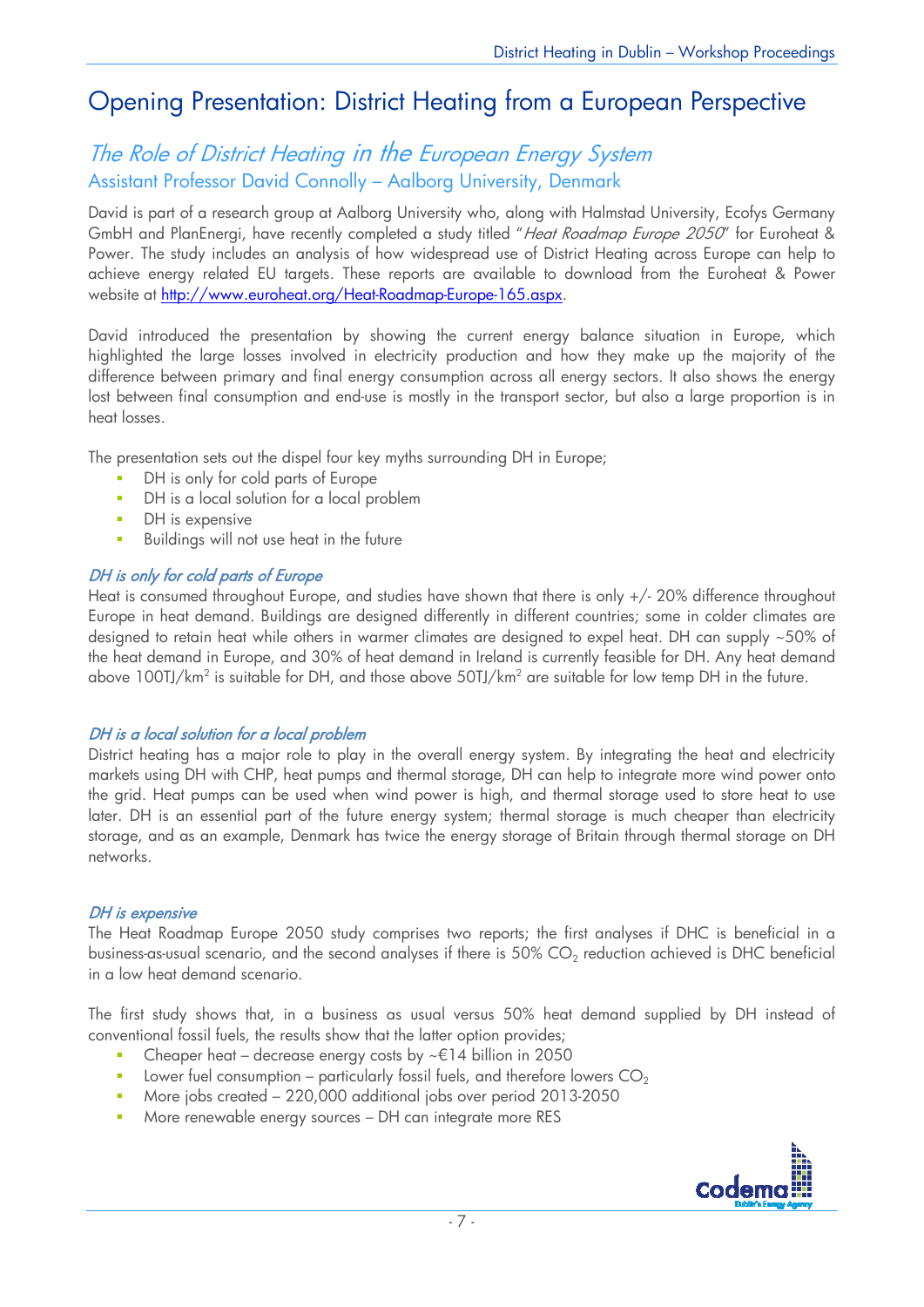If the EU does meet targets of 50% reduction of CO2, the second study analyses this situation with and without DH as part of the solution. The analysis looks at a combination of 50% DH in cities, 50% heat pumps in rural areas, and 35% energy savings in all locations, and the results show that this scenario would cost 100 billion per year less than energy savings alone. This shows that DH is not as expensive as people expect.

### Buildings will not use heat in the future

The idea that we will build buildings that do not use heat in the future has caused much debate in Europe right now, and has brought up the question of exactly how much heat savings should be put into buildings now. The answer is we should put in heat savings until the price of sustainable heat supply is less than the marginal price of additional savings. In Denmark, there is data on individual buildings scale, which includes year built, heat demand, size, condition etc. Using this data, an analysis has shown when this crossover of additional heat savings and price of sustainable supply occurs. The results show this happens after 30% to 50% heat savings have been implemented, after this point, it is cheaper to supply sustainable heat than to continue reducing demand. A key point is that DH will continue to develop and the technology is improving all the time.

David has just published a paper called "Green Plan Ireland", which outlines how Ireland can transition to a 100% renewable energy system without increasing the costs of energy, but while creating 100,000 additional jobs at the same time. The paper is available at http://dconnolly.net/greenplanireland/.

## Second Presentation: District Heating from an Irish Perspective

## Policies Affecting District Heating in Ireland: What needs to change? Donna Gartland – Codema

Donna introduced the presentation with an overview of the Irish energy sector, highlighting that although the amount of primary energy used in the heating sector is almost equal to that used in the electricity sector, the national renewable energy targets for heating are much lower. Also highlighted was Dublin City households' energy use, with 83% of their annual energy demand used for space and water heating, the majority fuelled by gas and oil sources. There are currently no large scale DH systems in operation in Ireland. DH is outlined as a key strategy to meet national CHP, energy efficiency, and RES-H & RES-E targets. In the last national level study of DH, carried out in 2002 on behalf of the SEAI in order to inform the government stance on DH, the results found there were "numerous and insurmountable" barriers to DH in Ireland.

The presentation went on to dismiss some of the barriers found in the study. The Irish climate is often cited as a barrier to DH, and although Ireland does not experience the same extremes of temperature as Scandinavian countries, there are also benefits to this in terms of DH; it means the production units sized for base-load can therefore cover the majority of the demand, and smaller peak load units are required. Also there should be more focus on heat demand density rather than population density, as although Ireland may not have the population density of other European countries, our heating demand is just as high, if not higher. The energy used for heating in a Danish household versus a Dublin City household is 11.6MWh/year versus 18.2MWh/year, largely due to older and less efficient housing.

There were others factors which are legitimate barriers to DH in Ireland. Barriers to DH which were discussed include;

- Low levels of CHP implementation latest figures show only 4MW installed between 2011-2012
- No policies or regional planning guidelines directly related to DH

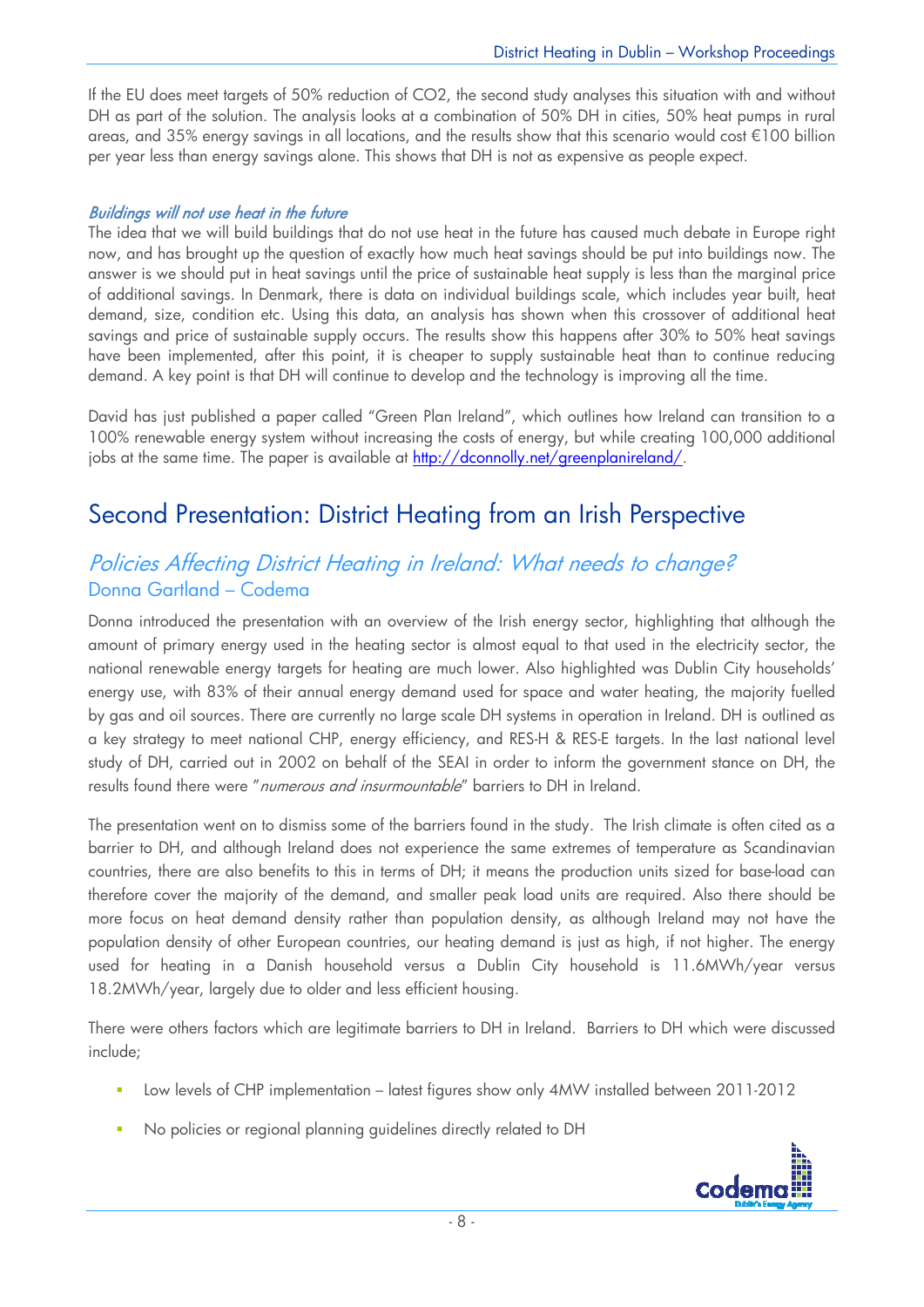- **Economic recession no financial supports**
- Low construction levels easier to implement DH in new developments
- Lack of local knowledge
- **In Itsues connecting to the grid**
- **Infiltration of gas grid in city**

Opportunities for DH which were discussed

- New EU Energy Efficiency Directive focuses on efficient heating and potential for DH in Member States
- **Indirect policies that can support DH**
- Dublin has many areas of high heat density,  $>150$ TJ/Km<sup>2</sup>
- **•** DH is a way to integrate renewable energy into an urban landscape
- Positive interest in DH in Dublin

The presentation showed the results of a detailed techno-economic energy system analysis, carried out by the speaker, of a large scale DH system in Tallaght proposed by South Dublin County Council. The analysis found there was an economically feasible scenario which would see the use of a wood chip fuelled CHP unit for base-load requirements, and a back-up gas boiler for peak demand. The system would provide heat at a price competitive to the current price paid for gas, and payback in 15 years. It would use 86-93% renewable fuel, and lower  $CO<sub>2</sub>$  emissions between 80-90% annually. The presentation showed there are many socio-economic long term benefits of DH, such as;

- Increase self sufficiency Lower cost for customers
- High efficiency

Increase employment

Utilise waste heat

Reduce  $CO<sub>2</sub>$ 

The presentation ended with the question; If these benefits of DH are known and DH is shown to be technically and economically feasible in Ireland, what needs to change in order to see large scale implementation?

## Third Presentation: A Case Study of an Established District Heating System in Ireland

## Mitchel's-Boherbee Community Regeneration Project Tim Mc Swiney – Tralee Town Council

Tim started with an introduction to the Mitchel's-Boherbee Regeneration Project, which was approved by the Department of Environment Community and Local Government in 2008. The area was in decline, and the project sought to address infrastructural, social and economic related issues. Fuel poverty was identified as a major issue. The area has been designated a 'Sustainable Energy Zone'. The council have implemented a district heating system in the area which utilises a 1MW plant to supply heat to Tobar Noafa, which is made

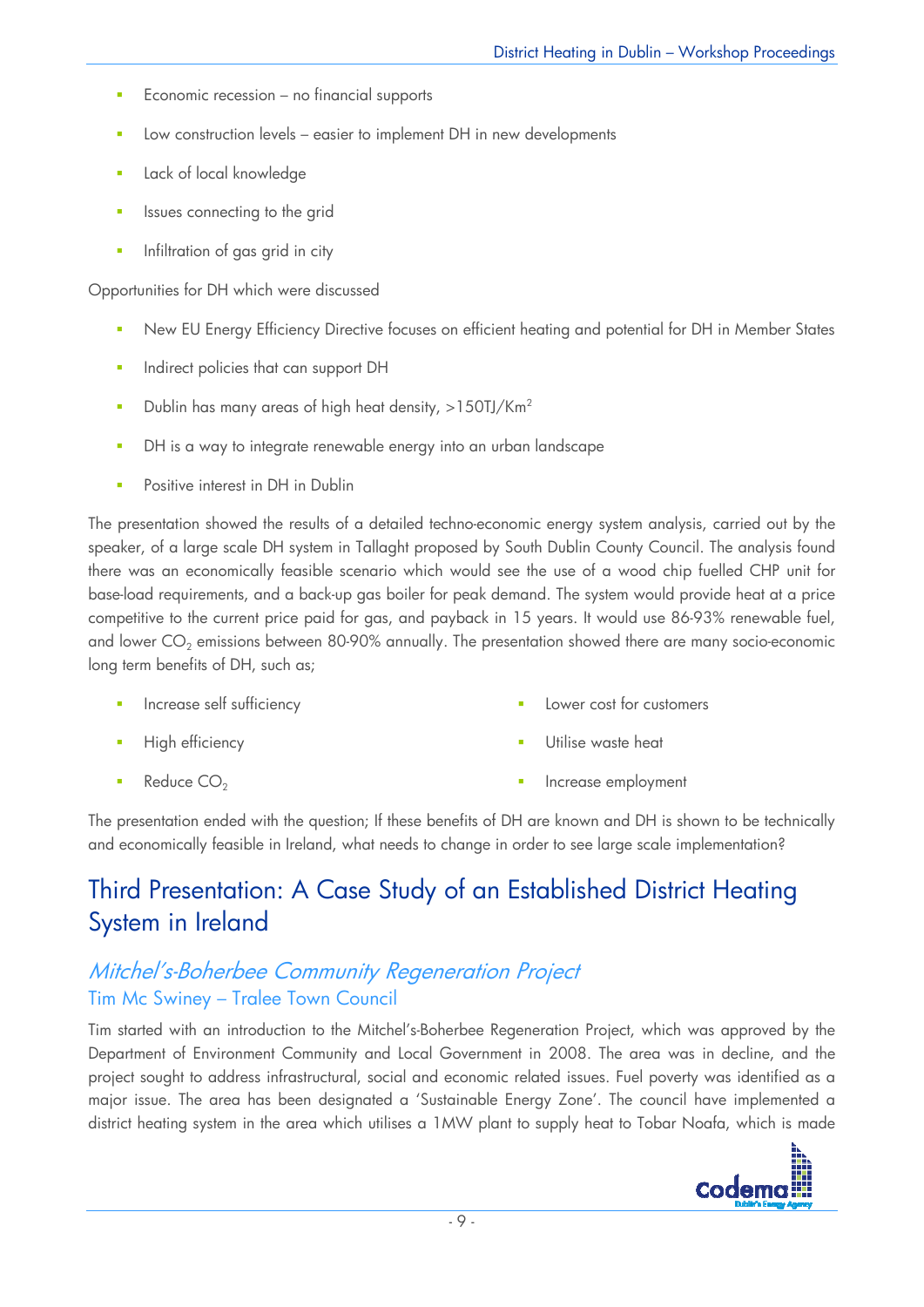up of 56 housing units and a day care centre. The council have also implemented many other projects in order to reduce heating demands, such as external insulation.

The DH distribution pipelines are 2km long, the plant is made up of two 500kW wood chip boilers with an auger feed system, and are linked to two 5000l thermal store buffer tanks. The average cost of the pipeline was  $\epsilon$ 300/m;  $\epsilon$ 750/m for main distribution,  $\epsilon$ 350/m for local distribution, and  $\epsilon$ 130/m for household pipeline connections. The system now feeds 100 housing units, a library, primary school, day care centre, apartments and a new integrated services building. The cost of producing heat is 5.4c/kWh, including costs for fuel, electricity for pumping, maintenance and losses. The woodchip produces ~3.01MWhr/ton, and the system uses 1500 ton of wood chip per year, which is approximately 4500 MWhr produced annually. The average annual bill is 750/year for hot water and space heating. The woodchip supplier is paid by kilowatt hour of heat produced, rather than by tonne delivered, meaning it is then their priority to deliver good quality low moisture chips.

The system implements a 'Pay as You Use' prepayment system, which guarantees payment before heat is actually used, and also addresses fuel poverty, as no energy debts are accumulated. This system is now in use in 250 units in Tralee. The housing which has been retrofit and connected to DH have seen their heat demand reduce drastically. Some new builds have achieved BER of A2 and have annual energy consumption of only 2043kWh, which is around  $\epsilon$ 200/yr.

Key drivers of the project are;

- All of Kerry's energy is imported huge bill leaving the country
- Have 55,000 hectares of forestry available 60% privately owned
- Opportunities to create employment
- Reduce fuel poverty

Tim outlined the big issue for Kerry forestry is the industry is not thinning as they should due to transport costs, and if these thinnings could be used closer to the source, it will reduce that cost. A comprehensive study of the forestry sector in Kerry showed that there is security of supply of pulpwood within >50km, and if thinning were to be utilised effectively, it would give 25% more income to farmers. If woodchips are used locally to displace oil as a fuel, 90% of the money generated stays in the local community.

The planned expansion of the DH system will cost  $\epsilon$ 35.4 million, at an investment rate of 6%. The project has a payback of 13 years and an IRR of 7.6%. The project did not consider power production, as the REFIT for power will be dropped soon, so by the time the project is ready to be connected, the support is not likely to be there. The new expansion will see a 22MW boiler plant connected to 37km of DH pipeline. The cost of fuel is 4c/kWh, and heat sold at 10c/kWh, with a standing charge of 30c/day.

Tim finished the presentation by outlining the next steps in the project, with the most important being how is it going to be financed. The council are looking at options of grants, ESCO's, energy efficiency fund, PPP etc., and combinations of these, in order to fund the project.

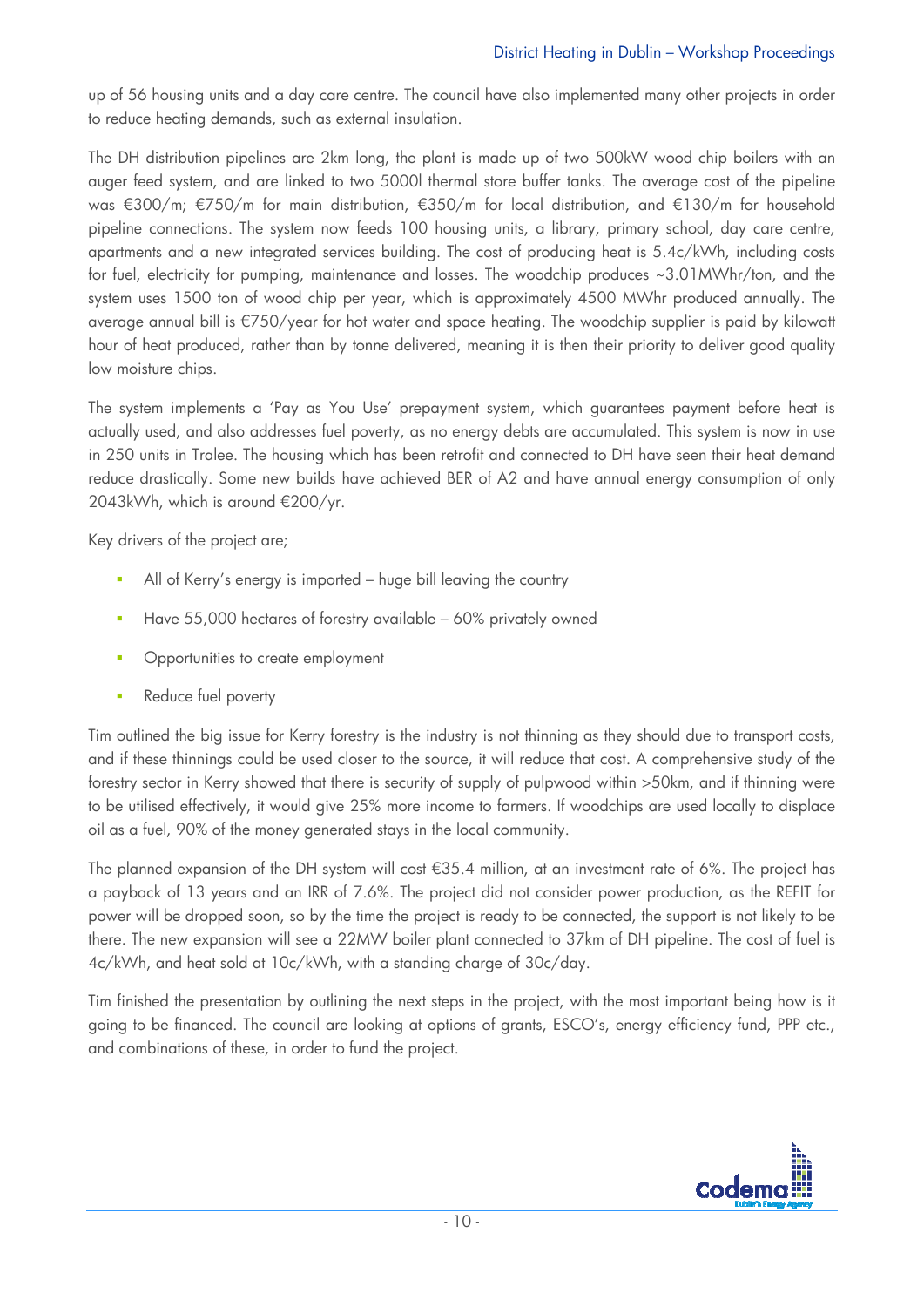## Final Presentation: A Case Study of a Developing District Heating System in Ireland

## Grangegorman: Challenges and Opportunities of a Sustainable Urban **Campus**

## Paul Horan – DIT, & James Rooney – GDA

Paul introduced the Grangegorman site, which is a new development inside Dublin City centre, and is being implemented by the Grangegorman Development Agency (GDA). The site is a mix use development, with facilities such as a college campus, student accommodation, health services, sports grounds, parks etc. The college campus, DIT, makes up the majority of the development. Paul outlined the aims are to mimic the Danish government and aim toward being carbon neutral, and outlined other key themes involved in the GDA sustainability strategy, like transport, which is important factor with so many students travelling in and out of the area every day.

The priority is to reduce the need for energy first, and has been addressed in the planning through maximising use of natural light and natural ventilation, and the buildings will aim for A rated BERs. The GDA also want to maximise the on-site energy production. The development is happening in a phased way, with each individual building project coming along at different stages of the development with individual finances, and normally have funding for their own heating plant. The challenge is therefore how to front load the costs of a DH network when some buildings will not be delivered for 10 or 15 years.

The Grangegorman development did not have the revenue for DH pipelines, so they had to 'bury' the costs into the total costs of the site infrastructure. The government was not willing to fund the network, but the GDA have managed to include it in the package of funds that have been agreed.

James then went on to present the Energy Strategy of the development. The strategy is to reduce the demand through building performance and energy control systems, then to produce as much of the sites energy requirements onsite. Firstly a study was carried out to establish what is a better solution; centralised or dispersed energy production, and it was found the centralised system was the best solution. Various systems and technologies were considered for the site, and it was concluded that wind and geo-thermal were not suitable for the site, but a combination of solar thermal, solar PV, CHP and DH would be used.

The choice of fuel to be used in the CHP and boilers is currently under analysis. The fuels analysed are natural gas, woodchip and Pure Plant Oil (PPO). James outlined that when you are on a natural gas line, it is a barrier to using other more sustainable fuels as it is a much cheaper solution. There is a downside to woodchip use, due to the increased traffic with deliveries and therefore there are hidden  $CO_2$  emissions. The GDA ruled out the use of wood pellet fuel as there are no indigenous sources, no suitable forestry here in Ireland, and therefore it must be shipped over from places like America, which is not environmentally friendly. PPO is linked to the food industry and therefore increases the price of the fuel.

James showed a comparison of 6 different fuel choice combinations, and considered many different parameters such as capital costs, maintenance,  $CO<sub>2</sub>$ , sustainability, fuel price stability etc. The fuel choice combinations were firstly compared giving a heavier weighting for capital and operational expenditures. This analysis found that the combination of gas fuelled units is the optimum solution. The second comparison placed a heavier weighting on considerations of CO2 emissions, and this resulted in the combination of PPO boilers

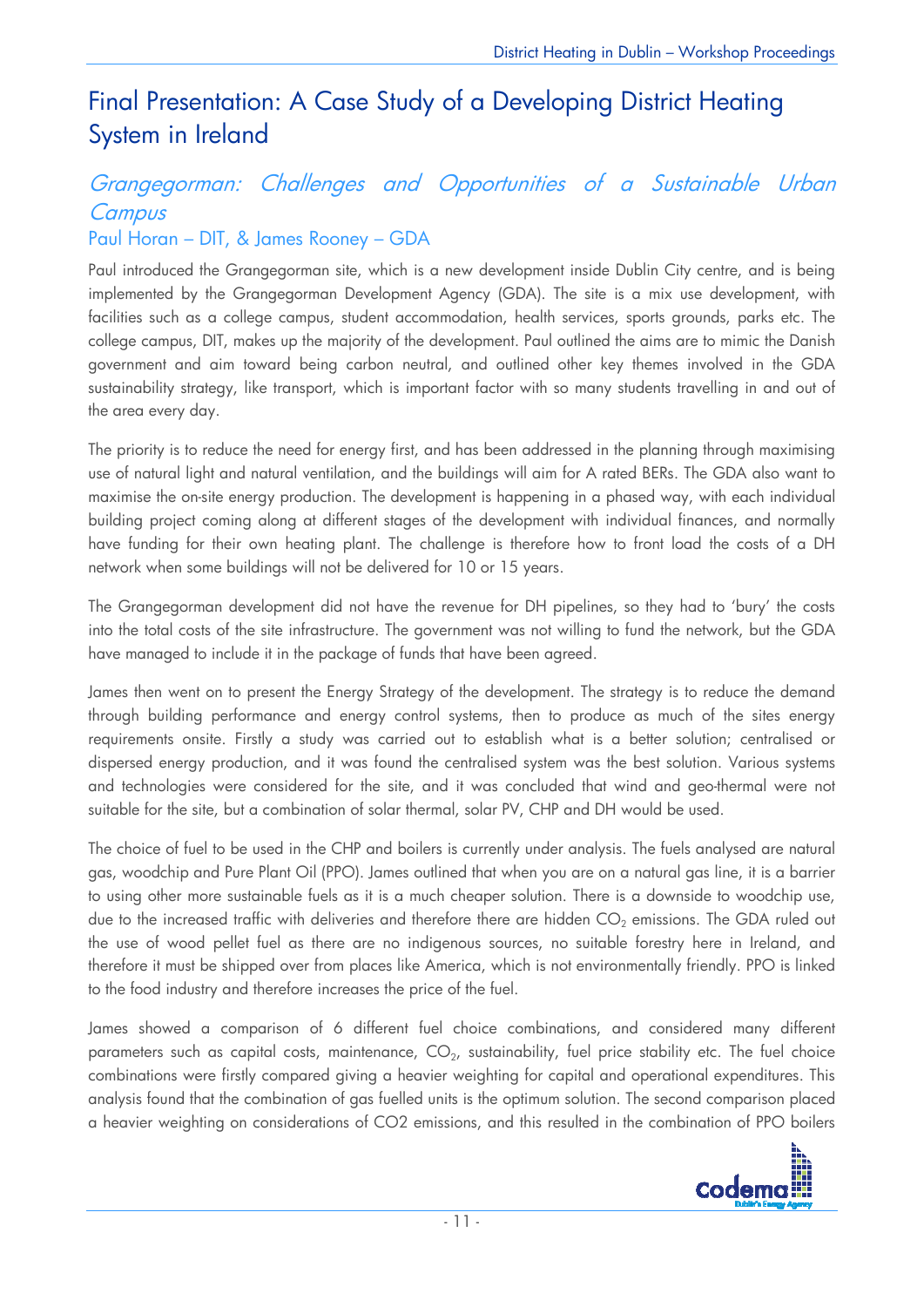and PPO CHP as the most preferable solution. With balanced weightings for both costs and emission considerations, the results show the PPO fuelled combination and the gas fuelled combination come out fairly evenly on top. The GDA are planning to use a gas fuelled system in the first phase over the PPO option due to issues with PPO fuel supply, and are still deliberating what biofuels to use in further phases.

James also mentioned the issues with using design-build-operate arrangements with ESCO's as they will naturally choose to use natural gas as it is the cheapest solution and therefore more sustainable fuels are not considered. There are currently pipes being laid in the ground at the Grangegorman site.

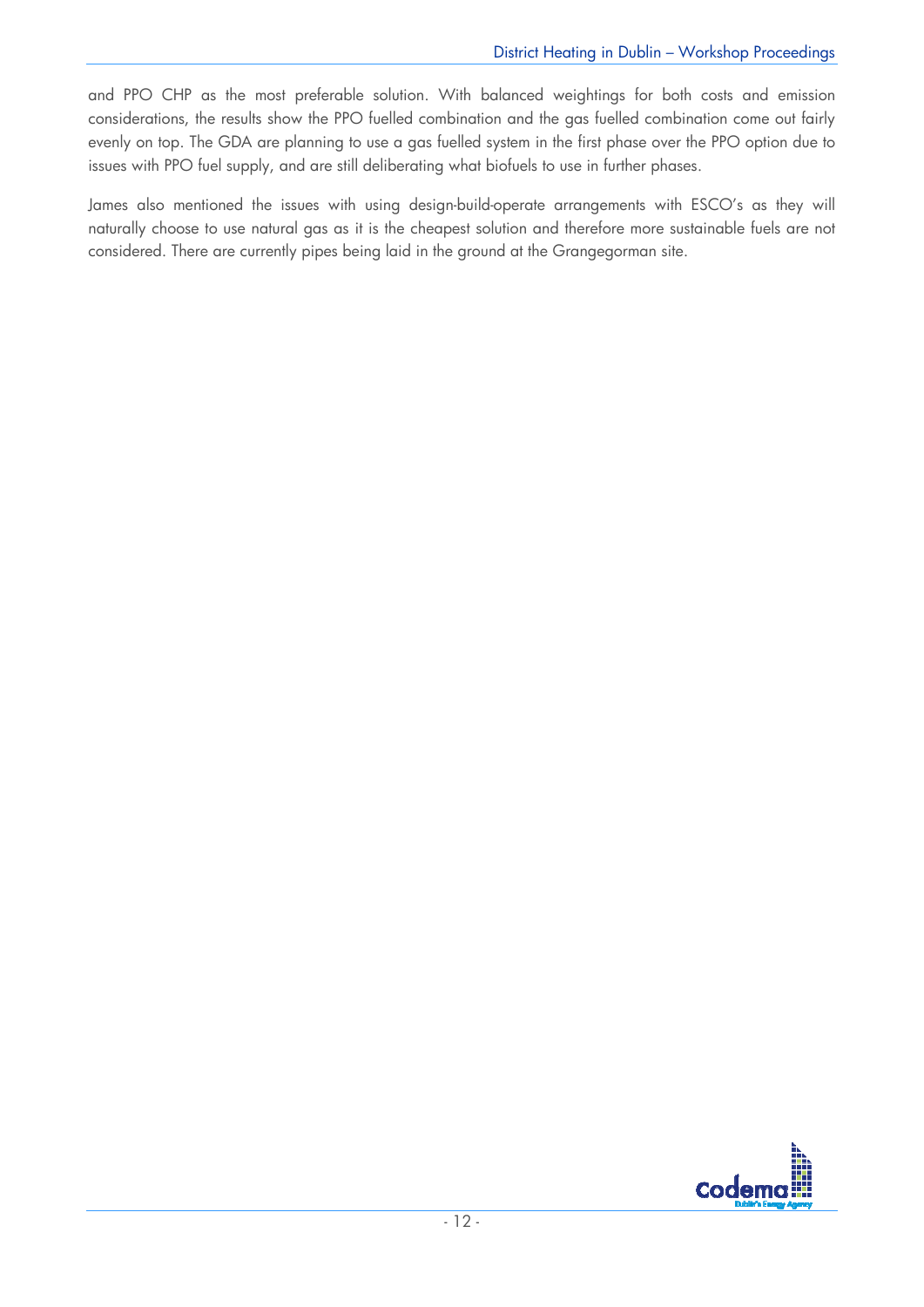## **Discussion**

## Key issues and discussion points raised

Following the presentations, the floor was opened to comments and questions for the panel of speakers, who were also joined by Michael Phillips, Assistant City Manager & City Engineer, and Mark Coyne from Dalkia.

### **Questions**

The questions asked focussed on how to go about planning for future of DH in Dublin, the best ownership models for DH from Denmark, state guarantees on finance, a combined voice for DH, need for specific technical guidelines & issues with grid connections.

### **Responses**

### Planning for DH:

David Connolly, Aalborg University, responded;

- Firstly, it has already been done, so not starting from scratch
- **IDENT** Identifying areas of heat demand and suppliers is fundamental
- High level direction needed; not just focus on individual developments
- Water delivering heat opens up possibilities to use all different fuels, e.g. surplus heat.

### Ownership Models in Denmark:

David Connolly, Aalborg University, responded with the following points;

- **IMPORTANTED IMMORGHT IMMORGHT IMMORGHT IMMORGHT IMMORGHT IMMORGHT IMMORGHT IMMORGHT IMMORGHT IMMORGHT IMMORGHT IMMORGHT IMMORGHT IMMORGHT IMMORGHT IMMORGHT IMMORGHT IMMORGHT IMMORGHT IMMORGHT IMMORGHT IMMORGHT IMMORGHT IM** Denmark
- **EXT** City DH networks owned by the likes of Eirgrid or a large public body, who operate it just like an electrical distribution system
- In smaller towns, the end users typically own the network, and it is run as a not-for-profit; any profit that is made has to go back into reducing prices or developing the network
- In Denmark, DH is a national level agenda, the responsibility for implementing is then passed down to municipalities to find the best areas for DH and provide low interest finance to locals to invest.
- **Less risk for government in providing low interest loans as people will always need heat.**

#### Guarantees on Finance:

David Connolly, Aalborg University, response;

- **There is a need for long term quarantees**
- Long term stability needed to ensure DH will be there in 15-20 years' time
- Cheap finance and institutional stability and commitment is how it was developed in Denmark
- **Pipelines have very long lifetimes, up to 40 years, and longer**

#### Combined Voice for DH:

David Connolly, Aalborg University, response;

Naturally happens in EU when a DH association gathers and represents all operators

#### Need for Specific Technical Guidelines:

David Connolly, Aalborg University, response;

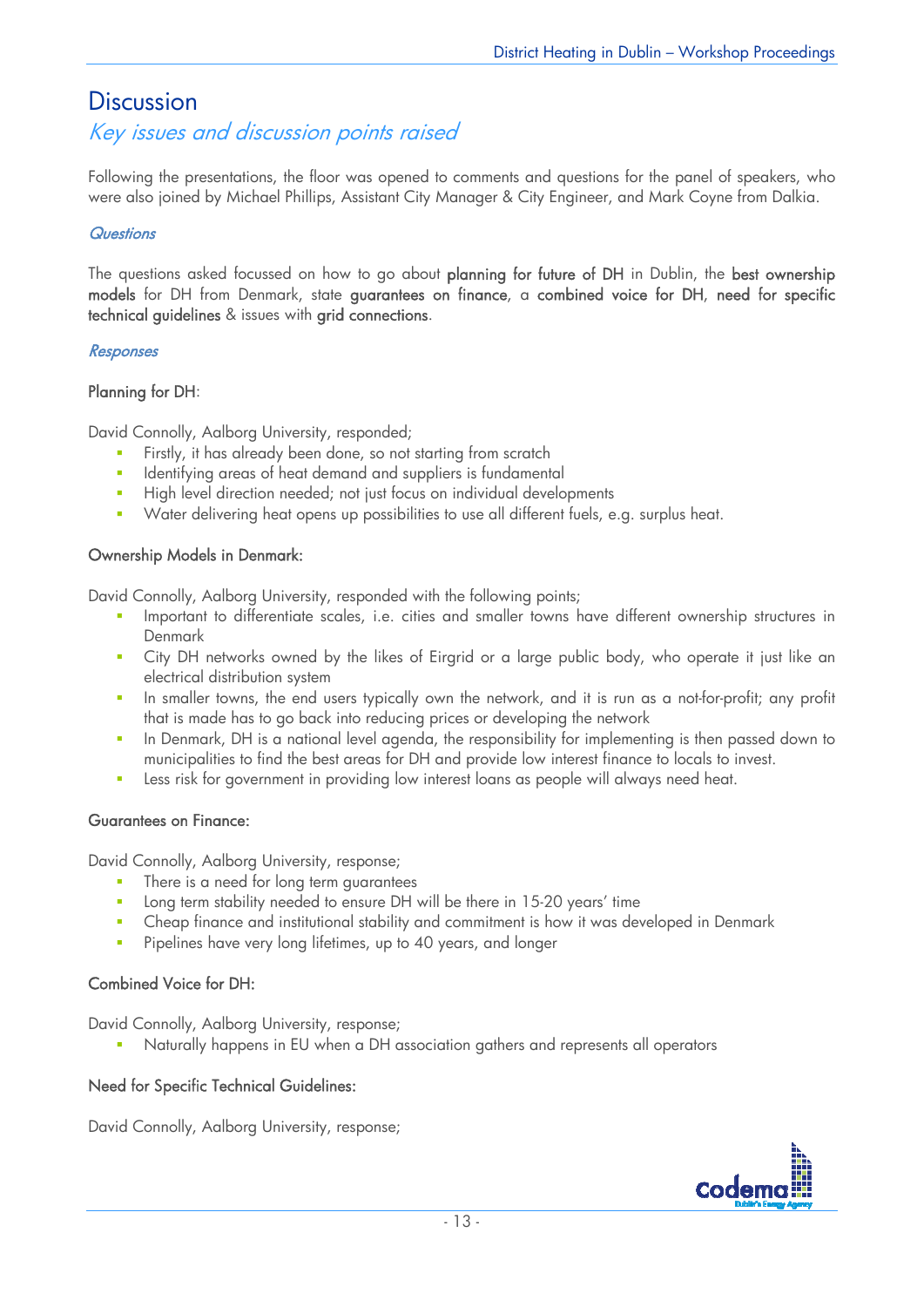- **DH** can be done well, like in Scandinavia, and can be done badly, like in China
- **There needs to be knowledge exchange between those who have implemented DH well**

### Grid Connections:

Grangegorman Development response;

- Didn't need to connect to grid as they will use all electricity onsite in the college, and therefore have no issues with private wire network regulations
- Not in the business of being power producers
- They see no barriers to connecting to the grid

Tim Mc Swiney, Kerry County Council response;

**The current REFIT is an 'amber light going red', and it appears it will not be there for long, so using** this incentive is not an option for them.

#### **Comments**

The first comment was from Tom Bruton, BioXL, and he raised concerns regarding the fuel use proposals at the Grangegorman development. Tom is the former president of the Irish BioEnergy Association, and stated there are three Irish producers of certified sustainable wood pellets, which produce over 150,000 tonnes per year. He also gave some examples of heating systems which are currently run on wood pellets in Dublin, namely Leinster House, Charlestown Shopping Centre and Ikea. Tom also mentioned his experience in using PPO and believes it is not a sustainable fuel for thermal use.

Dave Connolly, from Frontline Energy, told the workshop how Frontline are rolling out DH at the moment, and they have experience in the UK, where the policy framework is more joined up, unlike in Ireland at the moment. David spoke of how things are happening around DH in London faster, mainly due to the Mayors influence. He mentioned the Siemens "Green Cities" Report, which ranks Dublin 23<sup>rd</sup>, mostly due to the transport sector and lack of DH.

Damien Nee, from the Micro Electricity Generation Association, stated funding is key, and is interested in providing funding for energy projects through new national pension funding schemes. He told the workshop how the west of Ireland is hugely vulnerable to energy security, and we need to take a long term view now in order to create a sustainable nation by 2030.

Mark Coyne, from Dalkia, was invited to give some feedback on the workshop proceedings. A large part of Dalkia's business is DH, of their 8.9 billion annual turnover, 3 billion is in DH. Mark compared the size of the pipelines at Grangegorman, which are 4km long, to the 2000km Dalkia have implemented, most of which are in France. Other key points Mark mentions are;

- **DH** is hugely capital intensive
- **Access to lower cost input energy into a sustainable DH system is needed**
- Kerry is a good example as the main fuel that was in use was oil, and so the business-economics are favourable
- DH is feasible in Dublin, especially with low cost heat from the likes of a waste to energy plant which would allow a discount on the price of heat currently based on gas
- **There is a vast amount of heat wasted, particularly in industry**
- **•** DH enables us to capture heat from diverse sources
- **Large scale enables lower costs**

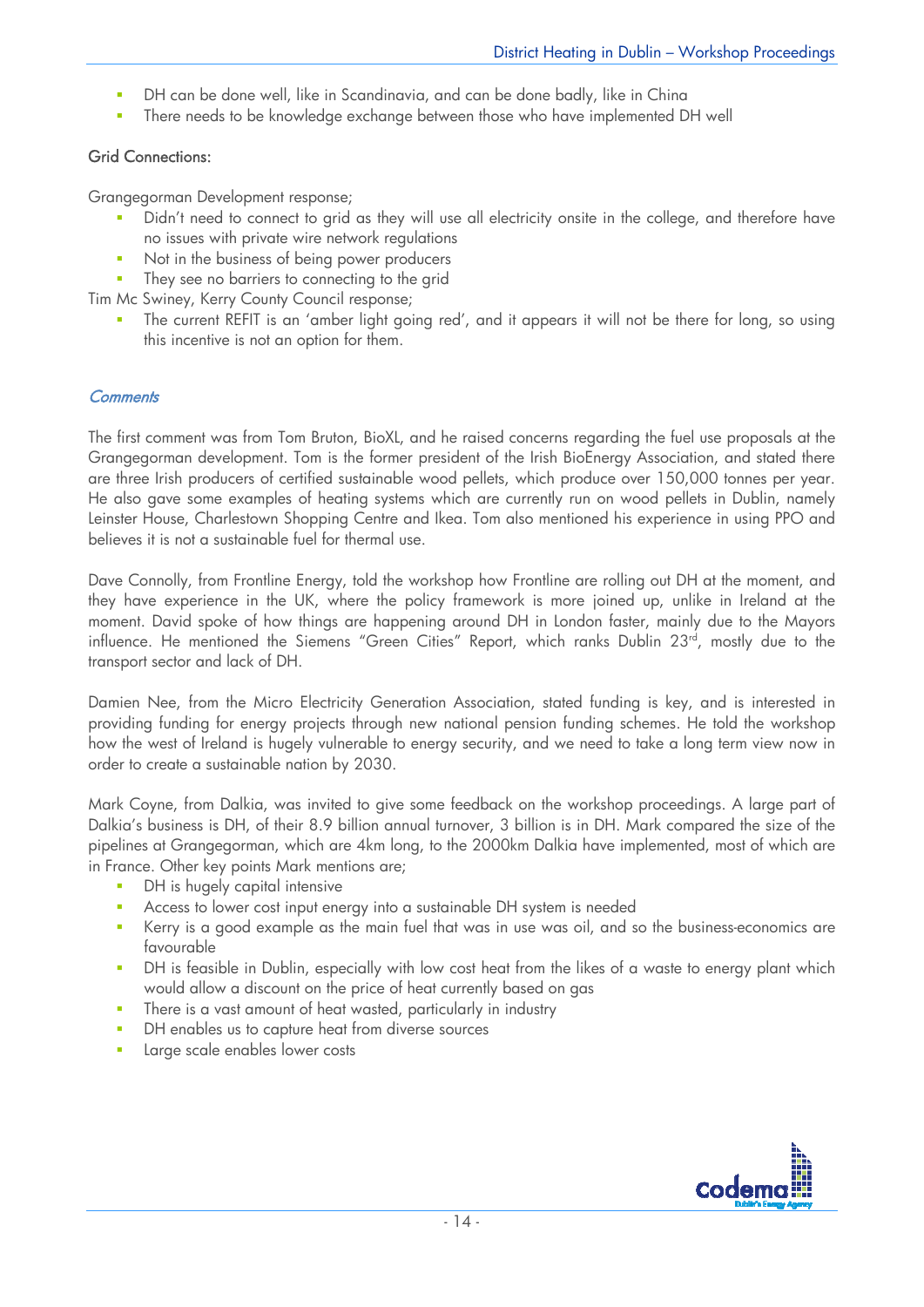## Conclusions and Next Steps

Michael Phillips, Assistant City Manager & City Engineer, rounded up the workshop proceedings. Michael has been involved with the council in DH since 2001, and some of the points he made include;

- Customer worries giving away control, worries still there even when saving money as there is no track record of DH in Ireland
- **Design for long term, but build in flexibility in the short term so all can combine in future**
- NDFA have created barriers to financing; more money spent on paperwork, lawyers etc.
- Ownership of DH by the local authority is a good idea, accepted more by public
- **Denmark is a great example of forward thinking**
- Need to look at holistic picture and long term vs short term
- **Dublin City Council will support any upcoming DH projects**

There was also a consensus among some participants to collaborate with Codema in making a submission to the consultation phase of the Energy Policy Green Paper for Ireland, which was recently released on the 12<sup>th</sup> of May, and the deadline for submissions is the  $31<sup>st</sup>$  of July.

#### Codema are currently compiling the submission, and wish to ask those interested to send the key issues you would like to see us cover concerning District Heating, and if possible refer to the relating question and priority outlined in the Green Paper.

Please send your response to Declan Mc Cormac at dec.mccormac@codema.ie. Codema will then circulate a draft of the submission to all those who attended, and anyone who wishes to put their name to the submission will be added. We are aware Tipperary Energy Agency are also submitting a response regarding District Heating, and we will also support that submission.

### Companies and Institutions represented at the workshop include;

- **Aalborg University, Denmark**
- **BioXL**
- **Codema**
- CDM
- Dalkia
- **DCU**
- **Dublin City Council**
- **DIT**
- $E$ FSB
- **Energy Solutions**
- **Fingleton White**
- **Frontline Energy**
- **Fingal County Council**
- **Grangegorman Development Agency**
- Green Way
- Integrated Environmental Solutions
- ITT
- Kerry County Council
- Meath County Council
- Micro Electricity Generation Association
- RPS Group
- SEAI
- South Dublin County Council
- St. James Hospital
- Smart Eco Hub
- Tipperary Energy Agency
- Uponor